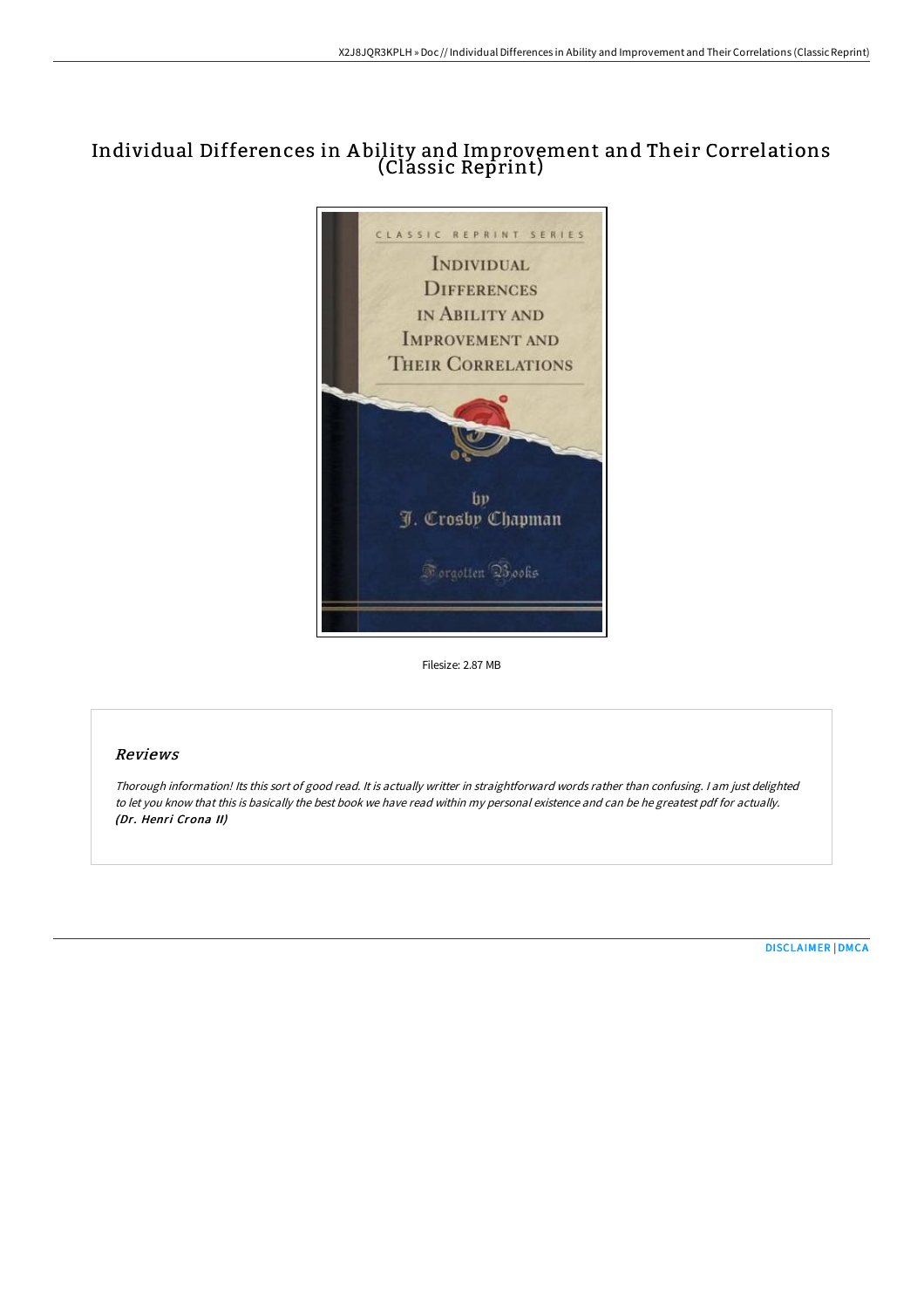### INDIVIDUAL DIFFERENCES IN ABILITY AND IMPROVEMENT AND THEIR CORRELATIONS (CLASSIC REPRINT)



Forgotten Books, United States, 2015. Paperback. Book Condition: New. 229 x 152 mm. Language: English . Brand New Book \*\*\*\*\* Print on Demand \*\*\*\*\*.Excerpt from Individual Differences in Ability and Improvement and Their Correlations The statistical side of this study has been undertaken with a view to obtaining evidence on some of the questions which are the most pressing in the subject of individual differences. It is obvious that the experimental determination of the eFiciencies of the same individual in various tests is a problem of wide theoretical interest as well as of educational importance. This measurement of eFiciencies has received considerable attention, but the lack of a definite answer to such a fundamental question as the following, indicates the large field of investigation which is still open. This question in its broadest aspect may be stated. Is there any such thing in mental achievement as general improvability? Does it follow that the individual who gains rapidly in one measured trait will also gain with corresponding rapidity in all similar traits? Only from a very limited study of Wimms ( 07) can any answer to this question be given. It is one of the objects of this study to throw light on this problem of general improvability. The scope of the paper is indicated by the range of subjects which will be investigated in the following order: 1. The nature of composite and practise curves. 2. The correlation between initial abilities in various functions. 3. The correlation between initial and final abilities in various functions. 4. The correlation between improvability in one function and improvability in other functions. 5. The correlation between initial ability and improvability in each function. 6. The correlation between efficiency and accuracy in each function. About the Publisher Forgotten Books publishes hundreds of thousands of rare...

 $\mathbf{r}$ Read Individual Differences in Ability and [Improvement](http://albedo.media/individual-differences-in-ability-and-improvemen.html) and Their Correlations (Classic Reprint) Online  $\blacksquare$ Download PDF Individual Differences in Ability and [Improvement](http://albedo.media/individual-differences-in-ability-and-improvemen.html) and Their Correlations (Classic Reprint)